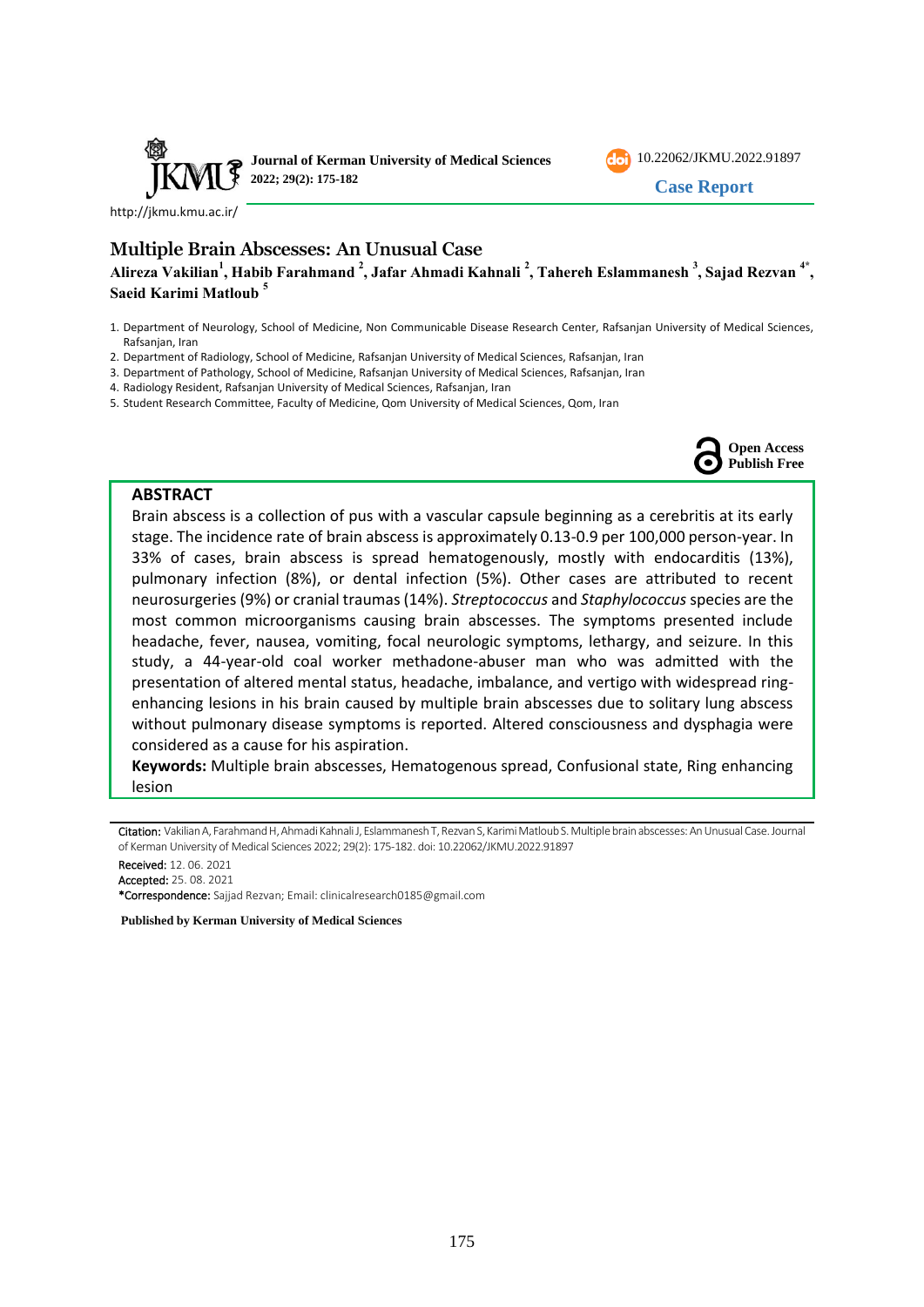## **Introduction**

rain abscess (BA) is a collection of pus with a vascular capsule beginning as a cerebritis at its early stage. The causes of abscess formation in the brain are classified into four groups including contiguous infection (odontogenic abscesses, sinusitis), hematogenous spread to the brain from a distant infection focus, the direct implant (trauma or neurosurgery), and peripheral nerves. The incidence rate of BA is approximately 0.13-0.9 per 100,000 person-year, and its mortality rate is higher than 20-70% at the mean age of 35-37 years. More than 30% of BA causes are cryptogenic (no primary site of infection or conditional state is found). Different microorganisms including bacteria, fungi, and parasites may form the brain abscess (1-2). **B**

According to a meta-analysis evaluating 9,699 patients' reports, *Streptococcus* and *Staphylococcus* species were the most common microorganisms causing BA. A total of 8,134 of 9,484 patients (86%) had predisposing conditions, and the most common predisposing condition was the contiguous infection (3).

Retrospective analysis of 352 cases showed that otogenic BA was the most common infection source (4).

In a study of 715 brain abscess cases, 425 (60%) had tuberculosis and 289 (40%) were pyogenic, suggesting that tuberculous abscess was more common. A total of 407 (57%) were male and 308 (43%) were female. The age of presentation mostly included the second and third decades of life (5).

In 33% of cases, brain abscess is spread hematogenously, mostly with endocarditis (13%), pulmonary infection (8%), or dental infection (5%). Other cases are attributed to recent neurosurgeries (9%), or cranial traumas  $(14\%) (2)$ .

Lungs are an important source causing the hematogenous spread to the brain. Pulmonary abscess and empyema, especially in bronchiectasis cases can cause BA, which may be in multiple cranial sites and is passed mostly through the middle cerebral artery at the graywhite matter junction. Additionally, there are other sites of infection such as skin, pelvis, heart (endocarditis), and intra-abdomen (6).

The disease presentation includes diverse symptoms such as headache, fever, nausea, vomiting, focal neurologic symptoms, lethargy, seizure, and the third and sixth cranial nerve deficits. Acute severe headaches may occur due

to rupture of the abscess. Furthermore, BA could cause intracranial hypertension.

In general, clinical manifestations are associated with the size of the abscess, as well as the location and surrounding areas such as cisterns, ventricles, and cerebral venous sinus. For example, rupture of an abscess into the brain ventricle may cause ependymitis, ventriculitis, or even septic thromboembolism leading to obstruction of the transverse or sigmoid sinus, which causes edema, seizure, and raised intracranial pressure (7-9).

The triad of fever, headache, and focal neurological deficit is present only in 20% of BA patients (2).

In some cases, the clinical manifestation of BA is non-specific; therefore, it may be diagnosed at its late stages with a poor prognosis (10). The diagnosis of multiple BAs has rapidly increased with the use of computed tomography  $(CT)$  (11).

In a CT scan with IV contrast at the early stages of abscess formation in which inflammation of the brain occurs, a low-density irregular area is totally or partially enhanced. Then, when the vascular capsule is formed, there is a regular enhancement at the borders with 1-3 mm wall thickness (8).

The MRI feature of pyogenic abscesses is that the central area of liquefaction has high signals and the surrounding edematous brain tissue gives low signals on T1-weighted images. On T2-weighted images, the necrosis shows higher signals similar to the gray matter. Most abscesses have a rim that is likely to be formed by the collagen and inflammation caused by the free radicals and microscopic bleeding in the abscess wall. In a morphometric analysis of histologic sections, it was shown that the site of inflammation in tuberculous abscesses is significantly larger than it is in pyogenic abscesses (5).

The radiological appearance of the brain abscesses can be misdiagnosed as cystic glioma and metastasis (12).

This case presents the clinical, imaging, and histological features of an atypical form of multiple BAs due to the hematogenous spread from the lungs. The existence of non-infectious cases with similar symptoms, emphasizes the importance of timely diagnosis and management in this regard.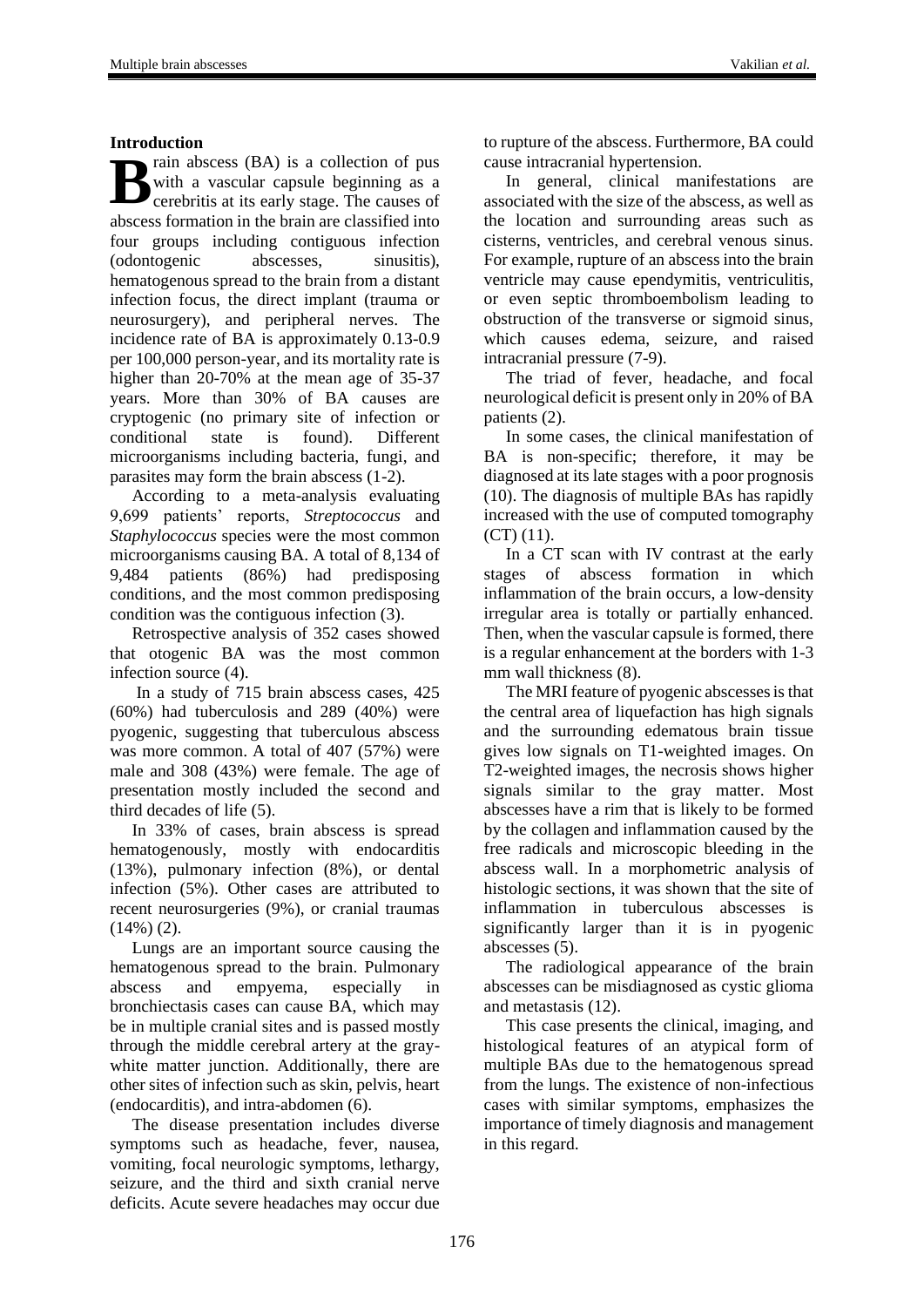#### **Case Report**

The patient was a 44-year-old coal worker man admitted with the presentation of altered mental status, headache, imbalance, and vertigo. The respiratory rate was irregular and decreased. Blood pressure was 100/50, pulse rate was 49, body temperature was 37°C, and pupils were miotic. He had no signs of focal neurological symptoms, fever, seizure, or vomiting.

He was a methadone addict with no other history of IV drug abuse or any medical treatment like corticosteroids. Moreover, he had

**Table 1.** Laboratory findings

no previous admissions related to any neurological or even infectious diseases such as head, neck, lung, or heart infections.

There were no risk factors for cardiovascular diseases including hypertension, hyperlipidemia, diabetes mellitus, and repaired congenital heart disease.

Anti-HIV, Anti-HBC, HBsAg, and other serological infective diseases' test results were negative. Other laboratory findings are shown in Table 1.

| <b>Table 1.</b> Laboratory immigs |                       |                     |         |                 |               |                |
|-----------------------------------|-----------------------|---------------------|---------|-----------------|---------------|----------------|
| W.B.C:10400                       | R.B.C:4.32 million/mc | HB:13               | Hct:39% | <b>MCV:91</b>   | plt:208000    | PT:12.8        |
| cells/ml                          | liter                 | g(m/dl)             |         | fL/cell         | /mcL          | <b>Seconds</b> |
| PTT:40 seconds                    | $FBS:100$ mg/dL       | Urea $:45$<br>mg/dL | Cr:1    | Na:137<br>mEq/L | $K:4.5$ mEq/L |                |

Radiography was needed for further evaluation, as the patient was agitated. Therefore, CT scans with and without IV

contrast were performed. The CT scan revealed some hypodense space-occupying lesions that were partially contrast-enhanced (Figure 1).



Figure 1. Brain CT scan without and with IV contrast demonstrated some ill-defined hypodense occupying lesions that were partially contrast-enhanced.

Based on the clinical symptoms, he initially took dexamethasone. After a few days, when his anxiety subsided and he became stable, a brain picture was taken from his brain using MRI, which revealed multiple T1 isodense and T2- FLAIR hyperintense lesions with peripheral edema. Some of the lesions in the bilateral cerebral hemispheres, right basal ganglia, and right cerebellar hemisphere showed restriction in DWI. The signal change was seen at the right occipital lobe, indicating a peripheral restriction in favor of cerebritis. The first diagnosis was an infectious process (Figure 2).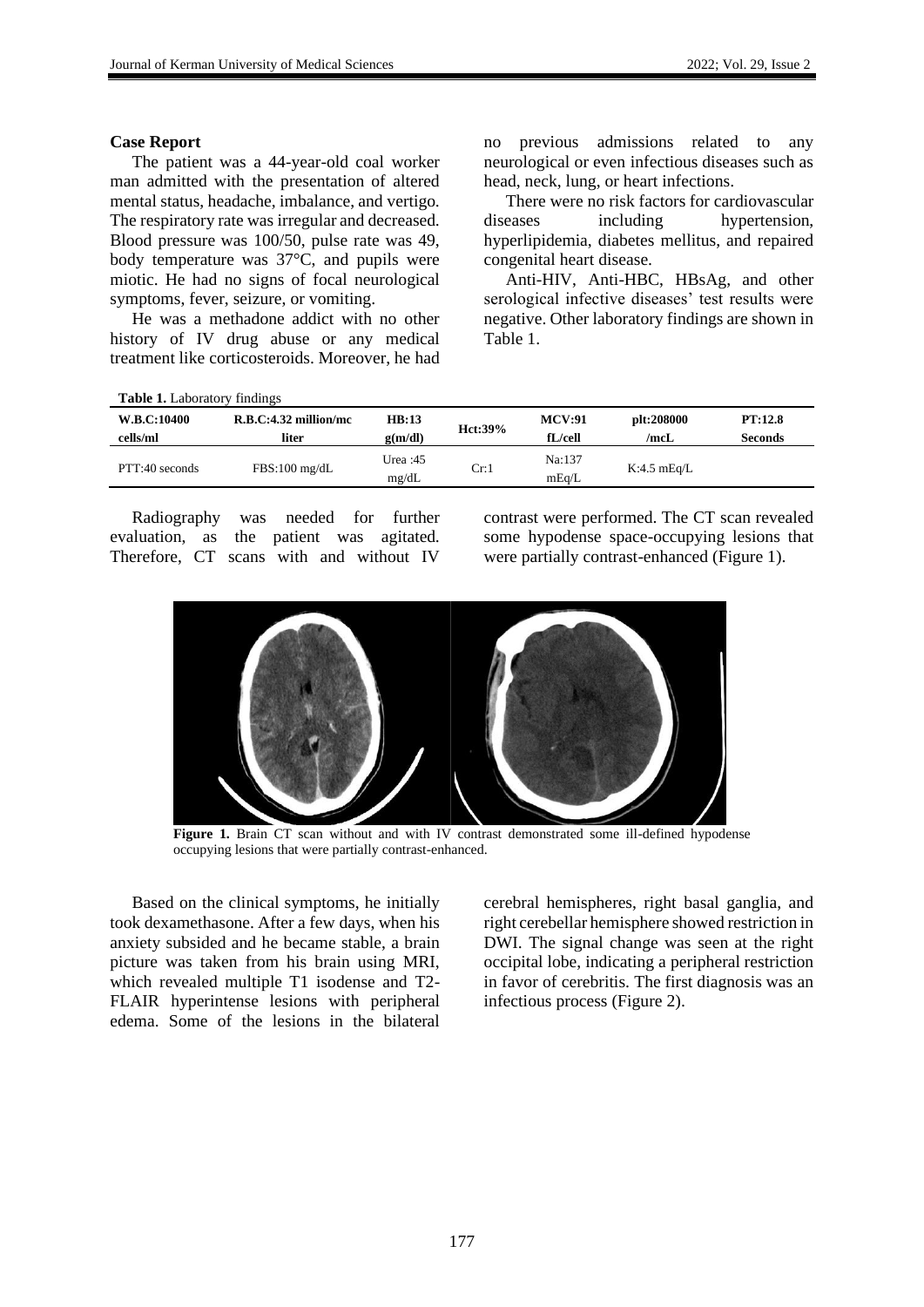

**Figure 2.** Multiple T1 isointense and T2-FLAIR hyperintense lesions with peripheral edema, some lesions in the bilateral cerebral hemispheres, and the right basal ganglia showed restriction at DWI. The signal change was seen at the right occipital lobe, indicating a peripheral restriction in favor of cerebritis. Post-contrast images showed the pattern of ring enhancement.

Echocardiography showed no evidence of endocarditis. There was no cardiac vegetation.

Since an associated cause of a patient's history with multiple intracranial abscesses could be immunosuppressive diseases such as HIV and Hepatitis B or C, the serological infective diseases such as anti-HIV, anti-HBC, HBsAg, etc., were tested but all results were negative.

Furthermore, the chest and abdomen CT scan was performed to evaluate the primary infection source for multiple BAs. Atelectasis was seen in both lower lobes of the lungs. Moreover, a cavitary lesion containing air and fluid was seen in the right lower lobe approving the lung abscess. Focal traction bronchiectasis was seen at the right upper lobe. The abdominopelvic CT scan result was normal. There was no mass or lymphadenopathy in the abdomen or pelvis. There was no evidence of ascites (Figure 3).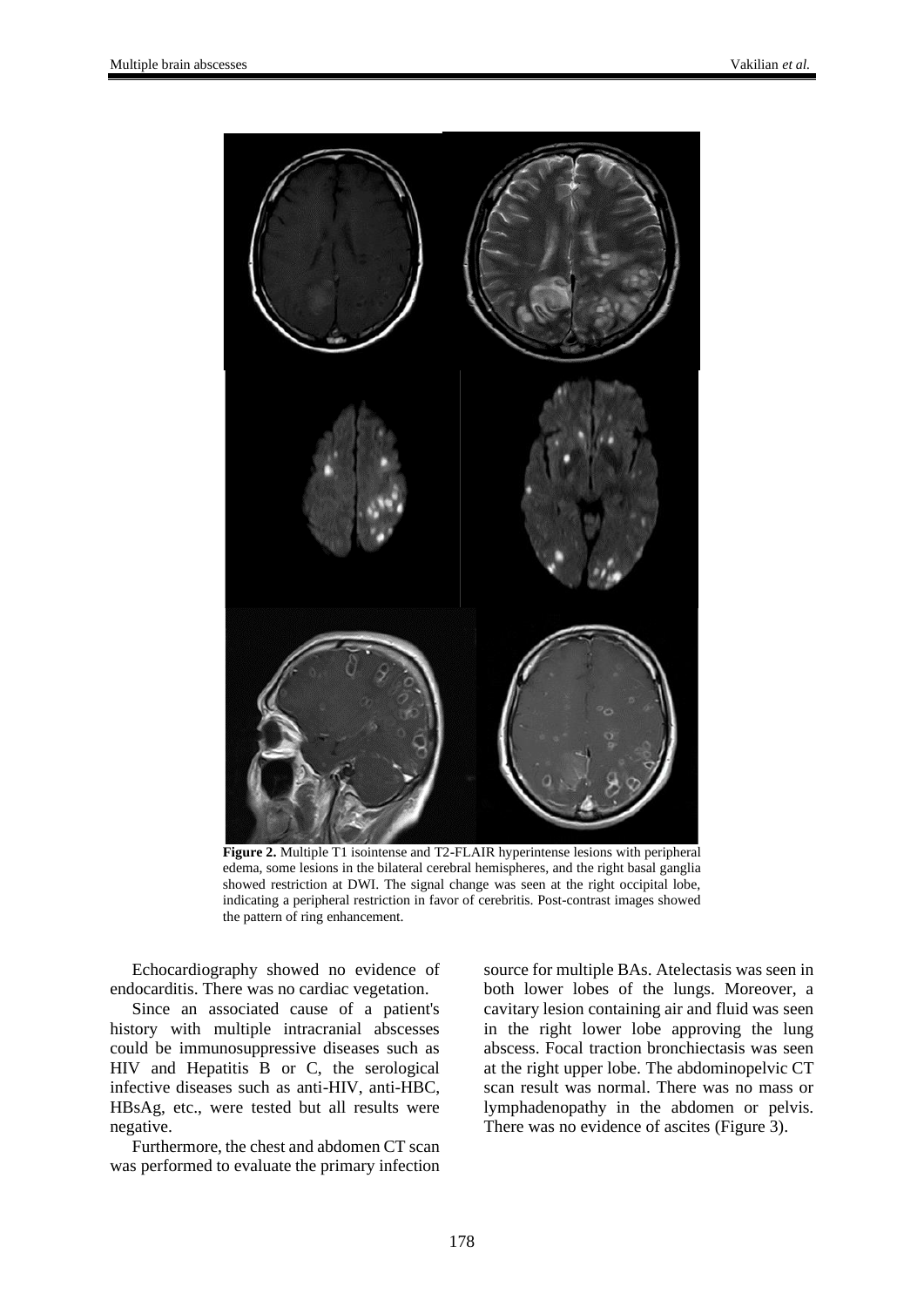

**Figure 3.** Cavitary lesion containing air and fluid was seen in the right lower lobe in favor of lung abscess.

Through microbiological inspections, we could not find a specific germ causing the lung abscess. It might have been polymicrobial with the dominance of anaerobe germs due to probable aspiration of oral contents in the confusional state.

Finally, the brain biopsy was carried out. The results of microscopic inspections showed small aggregation of neutrophils, necrotic tissue, nuclear debris, few foamy histiocytes, rare hemosiderophages, and focal hemorrhage. The surrounding brain tissue showed edema, mild atypia of glial and astrocytic cells, granulation tissue-like angioblastic, and fibroblastic activity. The macroscopic view of lesions was a creamy light brownish tissue with a soft consistency (Figure 4).



**Figure 4.** Necrosis of brain tissue and neutrophil infiltration (magnification ×100); Granulation tissue formation around necrotic areas (magnification ×100).

After the neurosurgical biopsy of intracranial lesions and receiving various antibiotics for eight weeks, his headache and fatigue got much better, and he was discharged from the hospital (Figure 5). The study was approved by the Ethics Committee of Rafsanjan University of Medical Sciences (Ethical code: IR.RUMS.REC.1399.131), following Helsinki Criteria.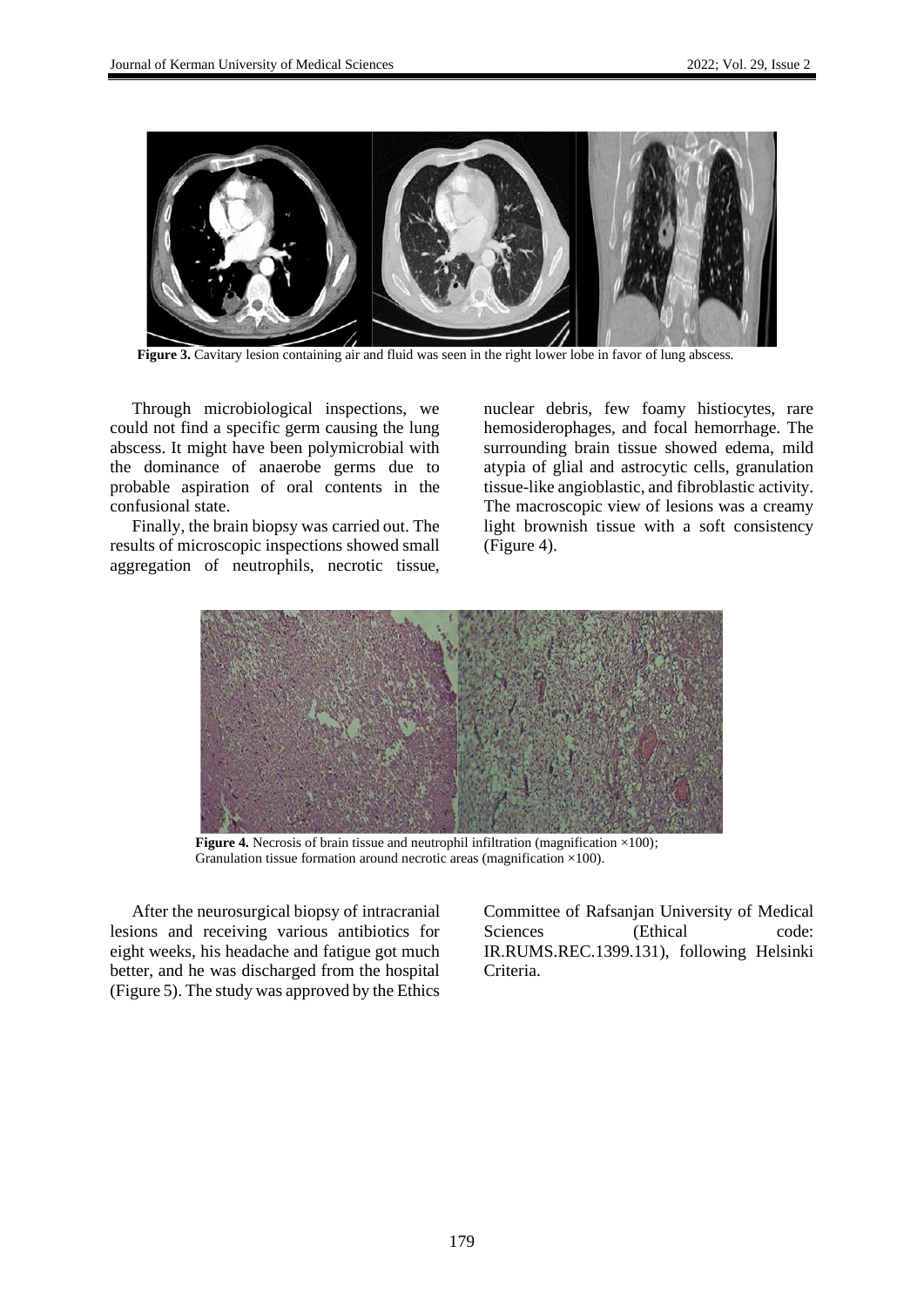

**Figure 5.** Chest CT scan and brain MRI after treatment indicating complete resolution of lung abscess and significant resolution of brain lesions.

## **Discussion**

A brain abscess is a pus collection with a vascular capsule that primarily presents as cerebritis. Generally, the source of brain abscess can be any of the following: direct implant (e.g. neurosurgical complications), contiguous infection (e.g sinusitis), hematogenous spread, and peripheral nerves (1). In 33% of cases, brain abscess is spread hematogenously, mostly with endocarditis (13%), pulmonary infection (8%), or dental infection (5%). Other cases are attributed to recent neurosurgery (9%) and cranial trauma (14%) (2). Lungs are an important source causing the hematogenous spread to the brain. Pulmonary abscess and empyema, especially in bronchiectasis cases, could cause BA, which may be in multiple cranial sites and mostly is passed through the middle cerebral artery at the gray-white matter junction. In addition, there are other sites of infection such as skin, pelvic, heart (endocarditis), and intraabdomen (6).

The presentation includes diverse symptoms such as headache, fever, nausea, vomiting and focal neurologic symptoms, lethargy, seizure, the third and sixth cranial nerve deficits, and rapid headache, which may be due to the abscess rupture. Furthermore, BA could cause intracranial hypertension. Clinical presentation depends on the amount, size, location, and surrounding area of abscesses such as cisterns, ventricles, and the dural venous sinus. For instance, rupturing an abscess into the ventricle may cause ependymitis, ventriculitis, or even septic thromboembolism, leading to transverse or sigmoid sinus occlusion, brain edema, seizure, and raised intracranial pressure (6-8). Clinical manifestation of the brain abscess is non-specific in some cases; therefore, it may be diagnosed at late stages, so it leads to a poor prognosis (5).

In a contrast-enhanced CT scan at the early stages of abscess formation in which cerebritis occurs, an irregular low-density area is not enhanced or has partially patchy enhancement. Then, when the vascular capsule is formed, there is a regular enhancement in the border with 1-3 mm thickness (6). The MRI feature of pyogenic abscesses is that the central area of liquefaction has high signals, and the surrounding edematous brain tissue gives low signals on T1-weighted images. On T2-weighted images, the necrosis exhibits higher signals similar to the grey matter. Most abscesses have a rim, which is formed probably of the collagen and by the inflammation due to the free radicals and microhemorrhages in the abscess wall. The site of inflammation in tuberculous abscesses is significantly larger than that in pyogenic abscesses in the morphometric analysis of histologic sections (5).

Neurocysticercosis, which appears as a starry sky on brain imaging and manifests as tuberculoma, is a pathologic condition that may cause clinical features like multiple ringenhancement lesions in the brain; as occurred in our case (9). Some conditions such as lymphoma, metastasis, pyogenic abscess, glioma, cryptococcosis and toxoplasmosis (in immunosuppression cases), sarcoidosis, larva migrans, and cryptic arteriovenous malformation (AVM) are among the uncommon causes of the ring-enhancing MRI lesions. Furthermore, the antibody-associated disease of myelin oligodendrocyte glycoprotein (MOG) can present itself by alexia, agraphia, aphasia, acalculia, right hemiplegia, and left-right disorientation (10).

Suzuki et al. in their study reported that a solitary and homogeneously enhancing mass masquerading as a malignant lymphoma that evolved into multiple hemorrhagic and necrotic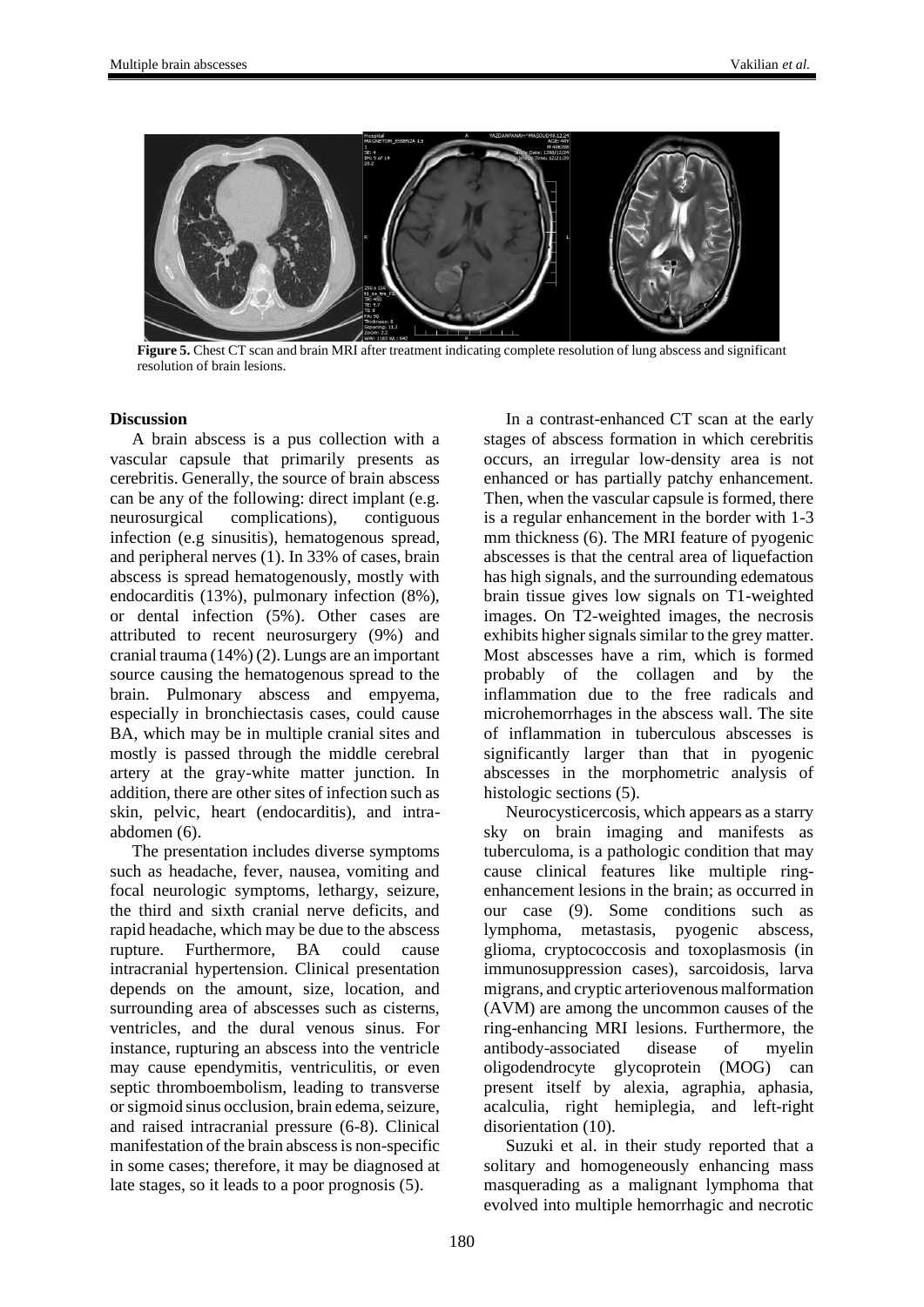lesions has rarely been reported in granulomatous amoebic encephalitis (11). Toxoplasmosis is a protozoal infection-causing intracranial mass lesion (single or multiple) shown as ring-enhancing lesions on CT and MRI images, especially in immune-deficient patients (12). Moreover, Straehley et al. found multifocal ring-enhancing lesions on MRI in the basal ganglia, hypothalamus, thalamus, and internal capsule in a 44-year-old Caucasian male admitted to the hospital for left upper extremity paresthesia, gait instability, and painful vesicular skin caused by toxoplasmosis and HSV (13).

Our patient was an interesting case since he had no underlying disease and was taking no immunosuppressive drug. He was not old enough to be predisposed to geriatrics infectious diseases. Signs and symptoms of hospital arrival time like miotic pupils and bradycardia were probably owing to methadone toxicity. After diminishing methadone toxicity, signs and symptoms were purely in favor of neurological diseases, and MRI was more useful in diagnosis than CT scan. Thus, it was hypothesized that methadone toxicity followed by a confusional state for a prolonged period was the cause of aspiration of oral contents. As *peptostreptococcus* and some *anaerobe* bacteria

## **References**

- 1. Kragha KO. Multiple Brain Abscesses due to Streptococcus anginosus: Prediction of Mortality by an Imaging Severity Index Score. Case Rep Radiol. 2016; 2016: 7040352. doi: 10.1155/2016/7040352.
- 2. Sonneville R, Ruimy R, Benzonana N, Riffaud L, Carsin A, Tadié JM, et al. ESCMID Study Group for Infectious Diseases of the Brain (ESGIB). An update on bacterial brain abscess in immunocompetent patients. Clin Microbiol Infect. 2017; 23(9): 614-20. doi: 10.1016/j.cmi.2017.05.004.
- 3. Brouwer MC, Coutinho JM, van de Beek D. Clinical characteristics and outcome of brain abscess: systematic review and meta-analysis. Neurology. 2014; 82(9): 806-13. doi: 10.1212/WNL.0000000000000172.
- 4. Lakshmi V, Umabala P, Anuradha K, Padmaja K, Padmasree C, Rajesh A, et al. Microbiological spectrum of brain abscess at a tertiary care hospital in South India: 24-year data and review.

are the dominant flora of the mouth, they should have been the source of his lung abscess. An interesting point about the case was that he did not have lung abscess signs and symptoms except mild crackles at the lower lobes of his lungs. Accordingly, it is supposed that all these findings are consistent with each other.

The other important point of this case, which may reveal itself in other such patients, is that altered mental states like seizure, stroke, brain tumors, metastasis, other metabolic diseases, and drug effects with lowering the level of consciousness can lead to dysphagia. There should be concerns about aspiration and further complications, which may lead to aspiration pneumonia and hematogenous spread of infection to the brain, even in a patient without underlying diseases.

## **Acknowledgments**

The authors would like to thank the Clinical Research Development Unit of Ali Ibn Abitaleb hospital, Rafsanjan University of Medical Sciences for its support and collaboration.

## **Conflict of interests**

The authors declare that there is no conflict of interest.

> Patholog Res Int. 2011; 2011: 583139. doi: 10.4061/2011/583139.

- 5. Muzumdar D, Jhawar S, Goel A. Brain abscess: an overview. Int J Surg. 2011; 9(2):136-44. doi: 10.1016/j.ijsu.2010.11.005.
- 6. Bokhari MR, Mesfin FB. Brain Abscess. 2021 Sep 15. In: StatPearls [Internet]. Treasure Island (FL): StatPearls Publishing ;2022. PMID: 28722871.
- 7. Patel K, Clifford DB. Bacterial brain abscess. Neurohospitalist. 2014; 4(4):196-204. doi: 10.1177/1941874414540684.
- 8. Ribeiro R, Patrício C, Valejo Coelho MM, Brotas V. A cerebral abscess at first internist glance. BMJ Case Rep. 2015; 2015: bcr2015212162. doi: 10.1136/bcr-2015-212162.
- 9. Ahmad R. Neurocysticercosis and starry sky appearance on brain imaging. QJM. 2020; 113(4): 283. doi: 10.1093/qjmed/hcz185.
- 10. Ataka T, Kimura N, Matsubara E. A case of myelin oligodendrocyte glycoprotein-antibody-